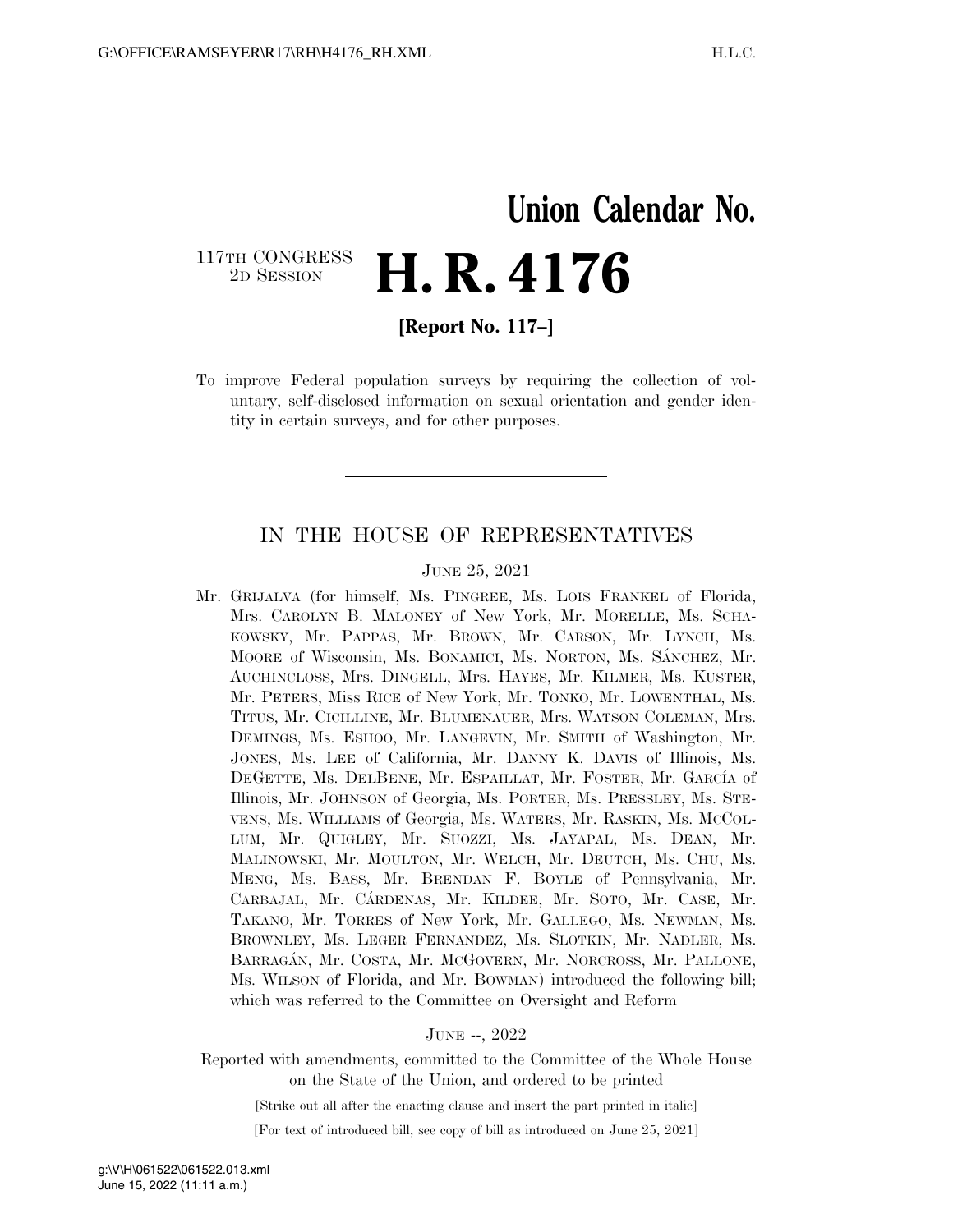# **A BILL**

To improve Federal population surveys by requiring the collection of voluntary, self-disclosed information on sexual orientation and gender identity in certain surveys, and for other purposes.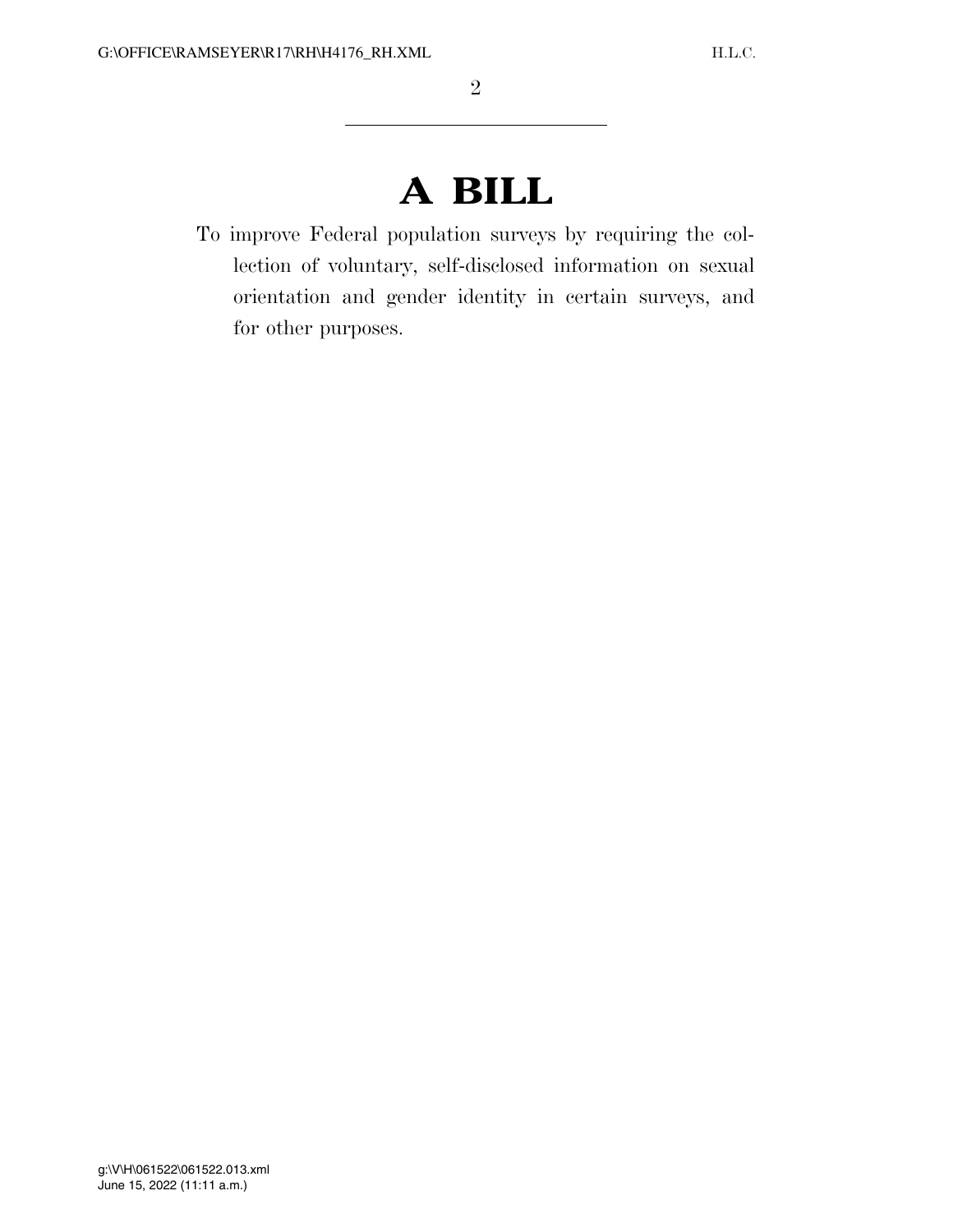*Be it enacted by the Senate and House of Representa- tives of the United States of America in Congress assembled, SECTION 1. SHORT TITLE. This Act may be cited as the ''LGBTQI+ Data Inclu- sion Act''. SEC. 2. FINDINGS. The Congress finds the following: (1) The National Academies on Sciences, Engi- neering, and Medicine (NASEM), in their 2022 re- port, found that complete and accurate demographic information on the LGBTQI+ community should be standardized and collected. (2) Comprehensive statistics are needed to in- form public policy and Federal programs. (3) The availability of data also has a critical role in ensuring that any disparities in areas like health outcomes, housing, and employment can be ad- dressed. (4) As of the March release of the NASEM re- port, limited Federal surveys collect data on sexual orientation and gender, with none currently meas-*

*uring intersex populations.*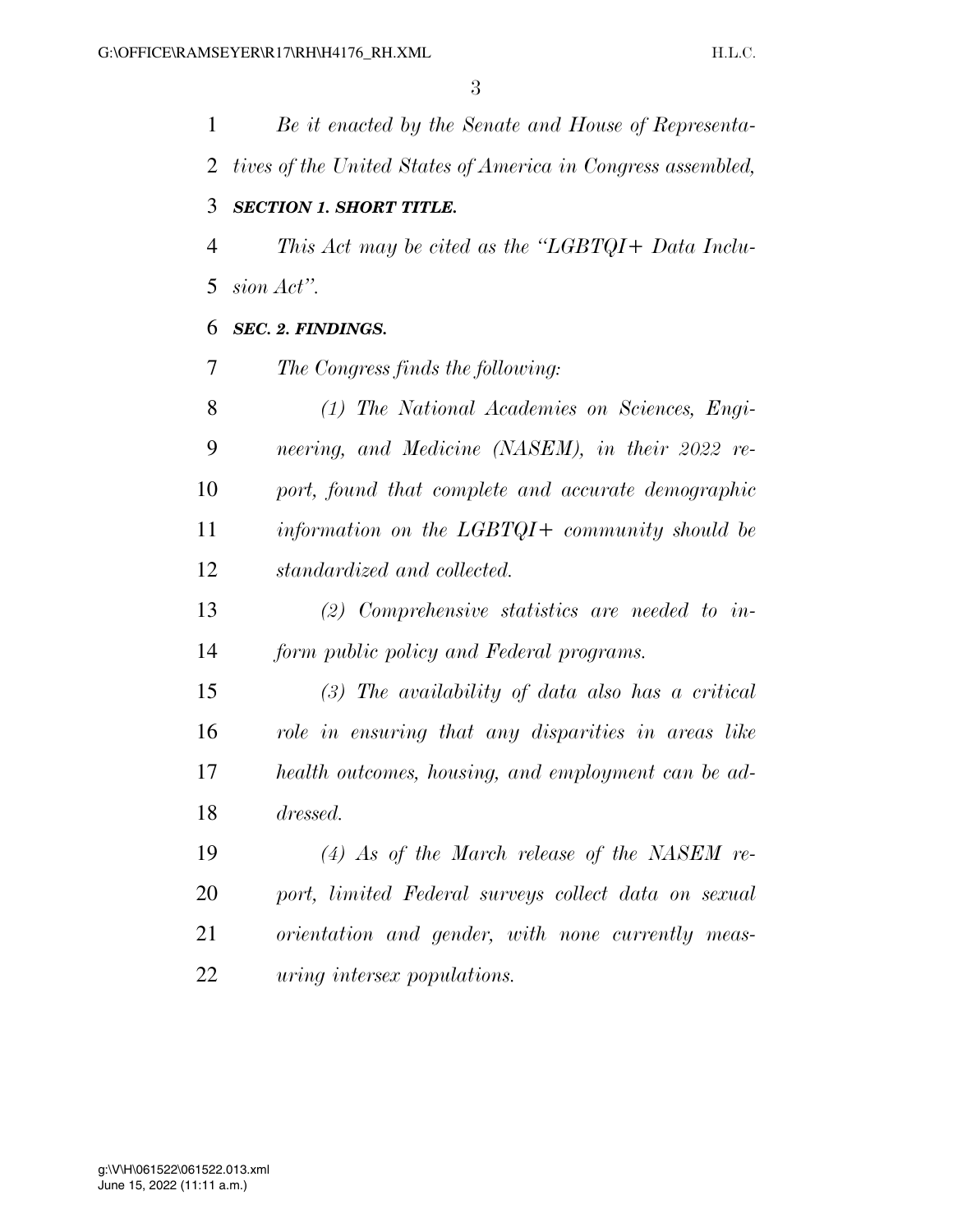|               | 1 SEC. 3. REQUIREMENT TO COLLECT DATA ON SEXUAL ORI- |
|---------------|------------------------------------------------------|
| $\mathcal{L}$ | ENTATION, GENDER IDENTITY, AND VARI-                 |
| $\mathcal{R}$ | ATIONS IN SEX CHARACTERISTICS.                       |

 *(a) SURVEY REQUIREMENT.—Not later than 360 days after the date of the enactment of this Act, the head of any agency that collects information through a covered survey shall establish data standards that require, with regard to the survey, the following:* 

 *(1) REVIEW.—The review of existing data sets to determine in which data sets information about sex- ual orientation, gender identity, and variations in sex characteristics is not included.* 

 *(2) METHODS.—An identification of appropriate methods to include questions on sexual orientation, gender identity, and variations in sex characteristics in covered surveys that facilitate categorization and voluntary participation and preserve privacy and confidentiality.* 

 *(3) DATA COLLECTION.—The use of the appro- priate methods identified in paragraph (2) to gather data on sexual orientation, gender identity, and vari-ations in sex characteristics.* 

 *(4) ASSESSMENT.—The implementation of a process to routinely assess needed changes in covered survey methods related to asking questions on sexual*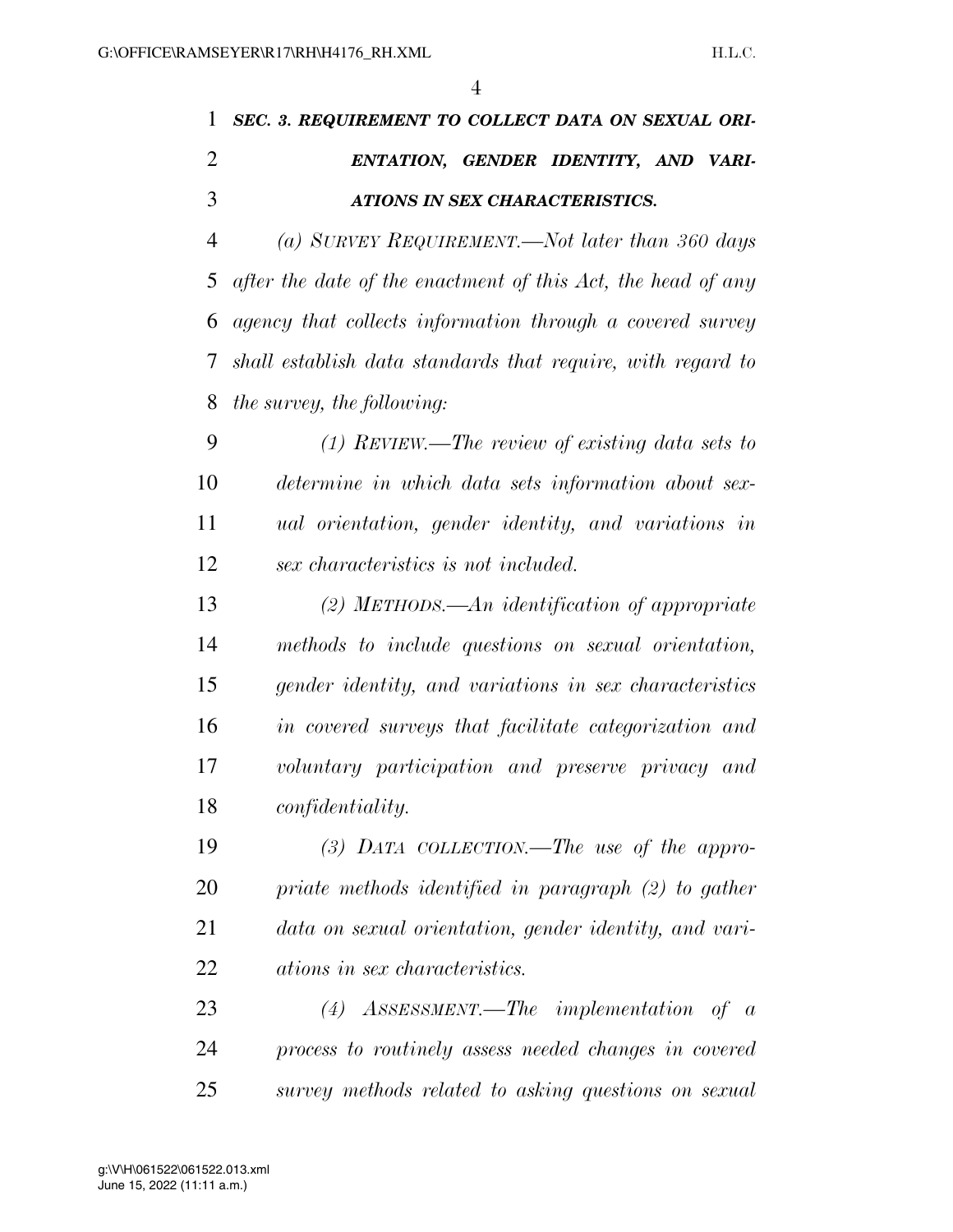|                | 5                                                             |
|----------------|---------------------------------------------------------------|
| $\mathbf{1}$   | orientation, gender identity, and variations in sex           |
| $\overline{2}$ | <i>characteristics.</i>                                       |
| 3              | (b) DATA REPORTS; WAIVER.—                                    |
| $\overline{4}$ | $(1)$ DATA REPORTS.—Not later than 3 years                    |
| 5              | after the date of the enactment of this Act, any report       |
| 6              | published by an agency that relies on covered survey          |
| 7              | demographic data shall include information on sexual          |
| 8              | orientation, gender identity, and variations in sex           |
| 9              | <i>characteristics.</i>                                       |
| 10             | (2) WAIVER.—The head of the statistical unit of               |
| 11             | an agency may waive the requirement under para-               |
| 12             | $graph (1)$ , on a case-by-case basis, if the standards       |
| 13             | and policies in subsection $(c)$ can not be met.              |
| 14             | (c) CONFIDENTIALITY.—Any information collected re-            |
| 15             | lating to the sexual orientation, gender identity, or vari-   |
| 16             | ations in sex characteristics of a covered survey participant |
| 17             | shall be maintained in accordance with applicable con-        |
| 18             | fidentiality and privacy laws, policies, and standards.       |
| 19             | (d) $APPLICABILITY$ .                                         |
| 20             | $(1)$ CONSTRUCTION.—Nothing in this Act shall                 |
| 21             | be construed to require an individual to disclose their       |
| 22             | sexual orientation, gender identity, or variations in         |

- *sex characteristics to an agency.*
- *(2) EXEMPTION FROM PENALTY.—An individual is not subject to any fine or other penalty for refusing*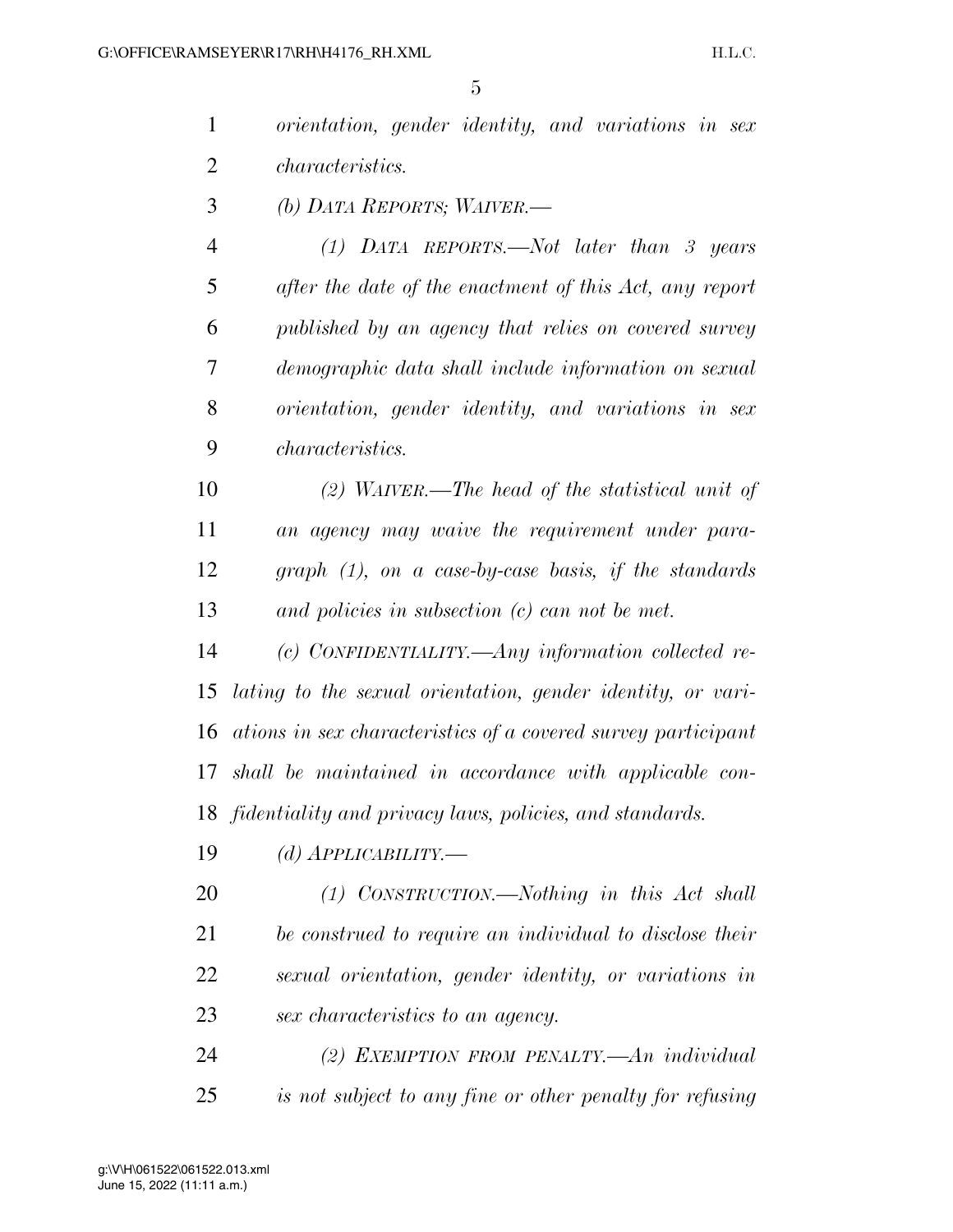*to answer any survey question regarding gender iden- tity, sexual orientation, or variations in sex charac- teristics, including any fine or penalty under sub- chapter II of chapter 7 of title 13, United States Code. (e) RULE OF CONSTRUCTION.—Nothing in this section shall be construed to permit the use of information collected under this section in a manner that would adversely affect* 

*any individual.* 

*(f) DEFINITIONS.—In this section:* 

 *(1) AGENCY.—The term ''agency'' has the mean- ing given that term in section 551 of title 5, United States Code.* 

 *(2) COVERED SURVEY.—The term ''covered sur- vey'' means a survey that includes demographic data in which—* 

 *(A) a subject self-reports information; or (B) a knowledgeable proxy provides infor- mation about the subject or responds for all indi-viduals in a household.* 

 *(3) DEMOGRAPHIC DATA.—The term ''demo- graphic data'' means information about the race or ethnicity, sex, and age of a survey participant or population.*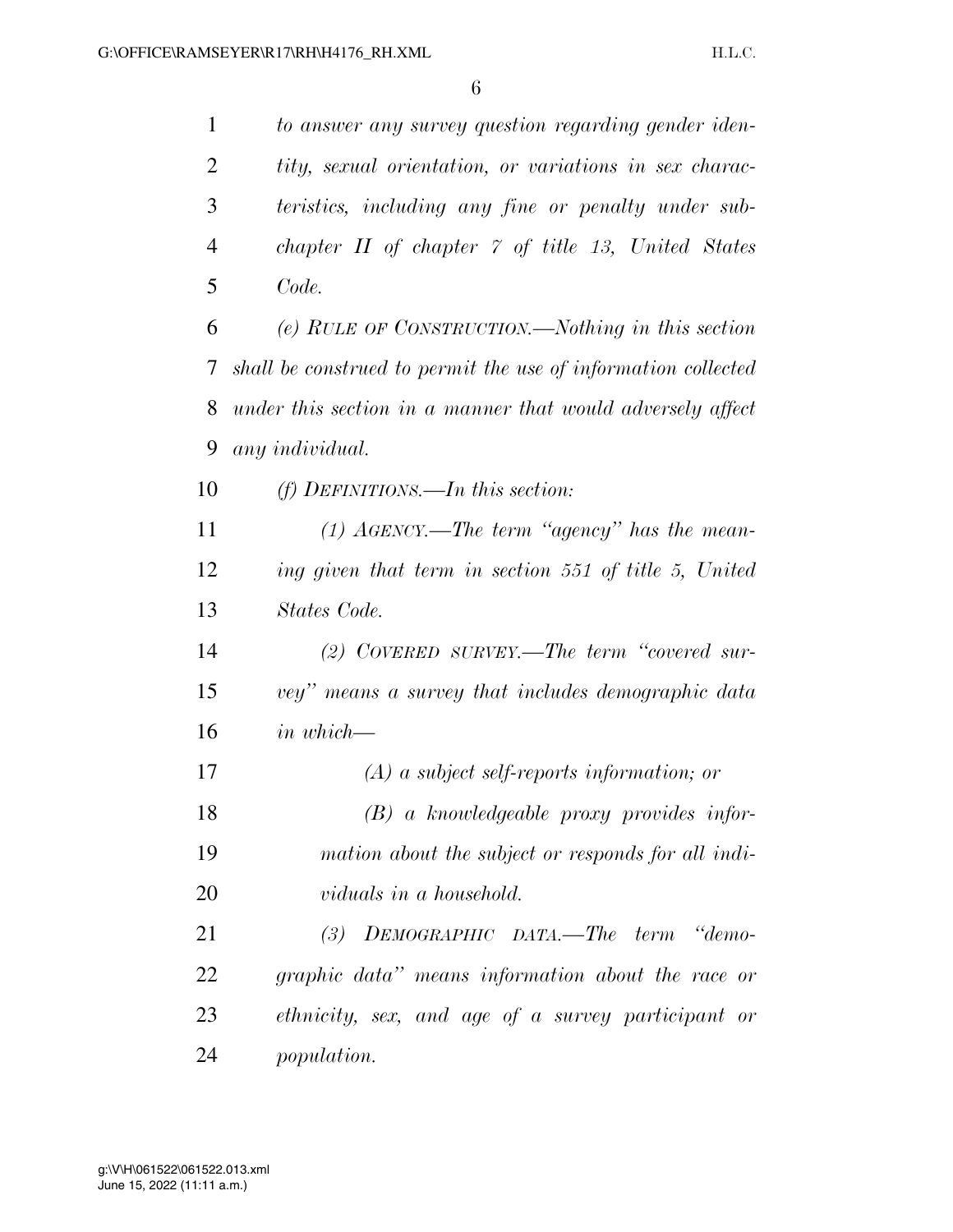| $\mathbf{1}$   | $(4)$ GENDER IDENTITY.—The term "gender iden-            |
|----------------|----------------------------------------------------------|
| $\overline{2}$ | tity" means the gender-related identity, appearance,     |
| 3              | mannerism, or other gender-related characteristic of     |
| $\overline{4}$ | an individual, regardless of the designated sex at       |
| 5              | birth of the individual.                                 |
| 6              | (5) SEXUAL ORIENTATION.—The term "sexual                 |
| 7              | orientation" means how a person identifies in terms      |
| 8              | of their emotional, romantic, or sexual attraction,      |
| 9              | and includes identification as straight, heterosexual,   |
| 10             | gay, lesbian, or bisexual, among other terms.            |
| 11             | (6) SURVEY.—The term "survey" means a data               |
| 12             | collection activity involving observation or a question- |
| 13             | naire for a sample of a population and includes the      |
| 14             | decennial census.                                        |
| 15             | (7) VARIATIONS IN SEX CHARACTERISTICS.—The               |
| 16             | term "variations in sex characteristics"—                |
| 17             | $(A)$ means a physical trait present at birth            |
| 18             | or naturally occurring at a later time (including        |
| 19             | genitals, gonads, hormone function, and chro-            |
| 20             | mosome patterns), that differ from normative ex-         |
| 21             | pectations for male or female bodies regarding           |
| 22             | the development, appearance, or function of sex-         |
| 23             | <i>related characteristics; and</i>                      |
| 24             | $(B)$ is sometimes referred to as intersex               |
| 25             | <i>traits.</i>                                           |